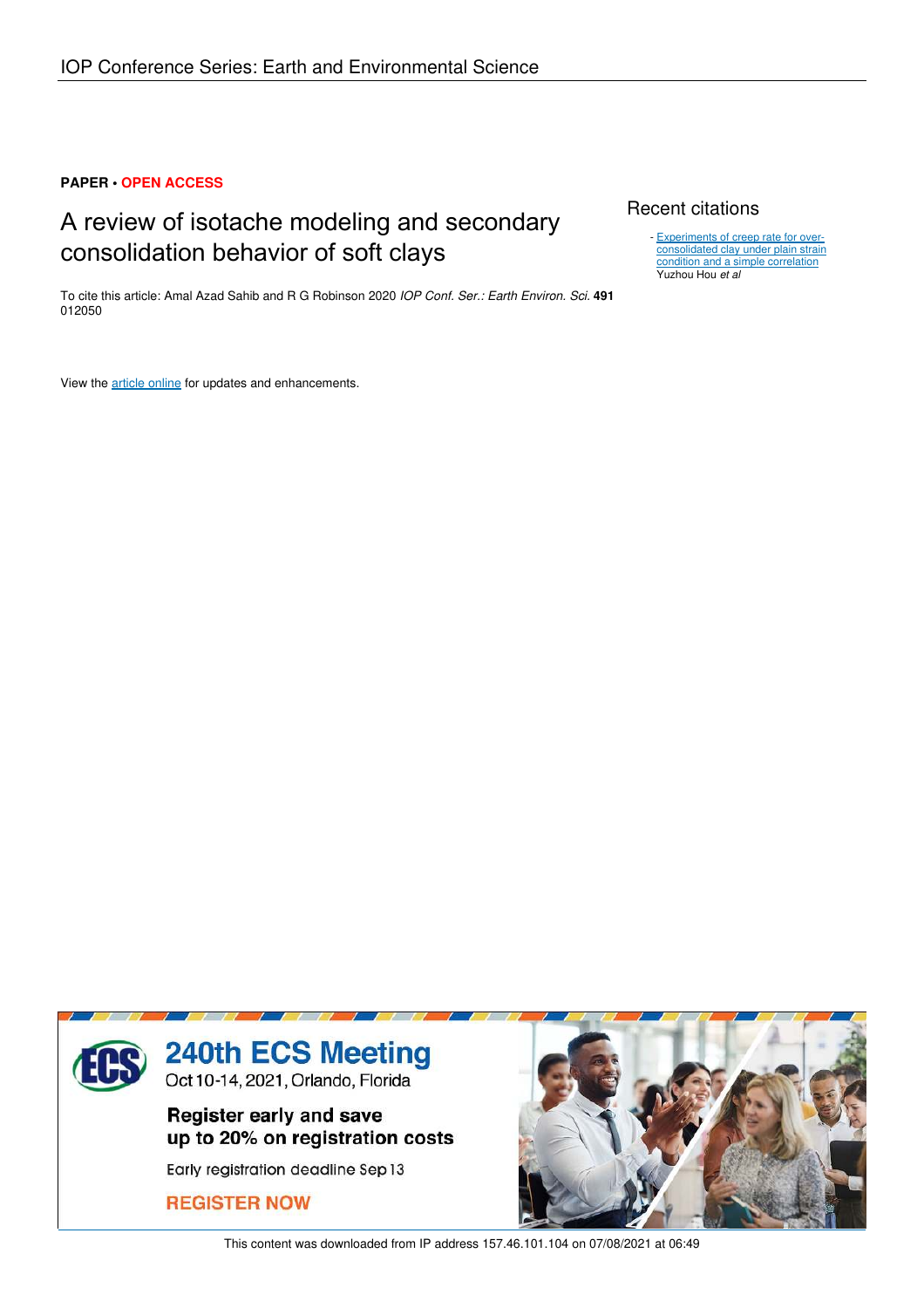# **A review of isotache modeling and secondary consolidation behavior of soft clays**

# **Amal Azad Sahib<sup>1</sup> and R G Robinson<sup>2</sup>**

<sup>1</sup> Associate Professor (QIP Research Scholar, IIT Madras), Department of Civil Engineering, TKM College of Engineering, Kollam-691005, India, <sup>2</sup>Professor, Geotechnical Engineering Division, Department of Civil Engineering, IIT Madras, Chennai- 600036, India.

Email: [azad52@yahoo.com,](mailto:azad52@yahoo.com) robinson@iitm.ac.in

**Abstract.** Secondary consolidation of soils has gained much importance as a major contributor in the long term settlements of soft clays. In the scenario where constructions on such problematic soils are increasing, accurate prediction of long term settlements is very challenging. This paper reviews the evolution of the secondary compression characteristics from the concept of  $C\alpha$  to the creep isotaches. The generation of the 3 D elastic viscoplastic model from the equivalent time (isotache) approach is also discussed in this paper. This model is an extension of Maxwell's rheological model. With relevance to Indian soils, the secondary compression characteristics of Kuttanad and Cochin marine clay are also reported in this paper.

# **1. Introduction**

Normally consolidated aged clay is a term used for 'young' clays that continue to settle when left under constant effective stress for hundreds or thousands of years. This settlement is referred to as secondary or delayed consolidation and results in a more stable configuration, i.e. greater strength and reduced compressibility [2]. A quasi preconsolidation pressure or an increased yield stress due to secondary consolidation effects, which is greater than the maximum past effective stress, is observed in such clays. This is seen as  $p_c$  in figure 1.



Consolidation pressure  $p$ 



Content from this work may be used under the terms of theCreative Commons Attribution 3.0 licence. Any further distribution of this work must maintain attribution to the author(s) and the title of the work, journal citation and DOI.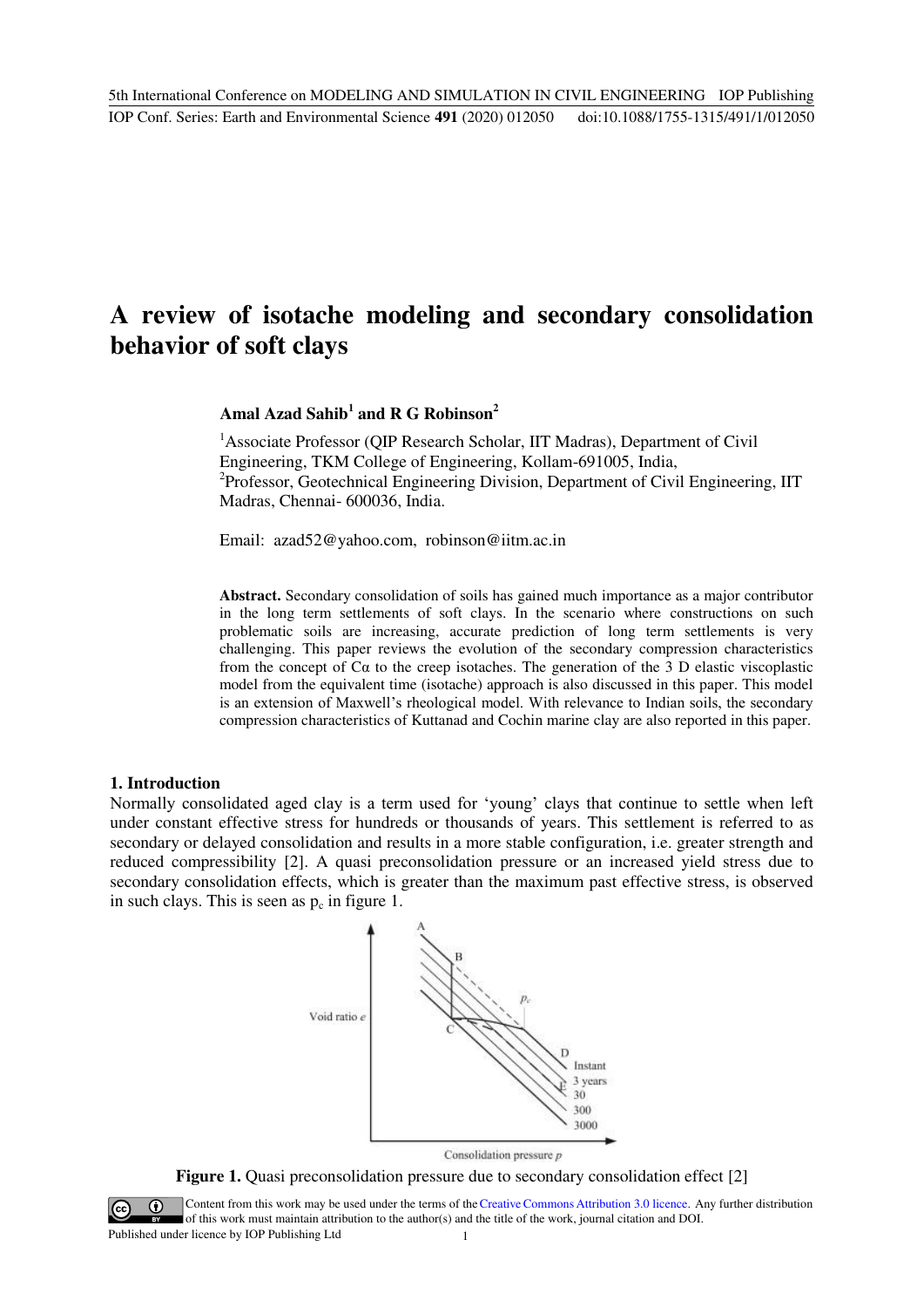There are three main approaches for the practical and the theoretical evaluations of the consolidation settlement, and these can be listed as follows:

(i) the coupling of Terzaghi's one-dimensional consolidation theory and the constant *Cαe* concept, (ii) the end of the primary consolidation (EOP) concept [6] and the constant *Cαe/Cc* concept[8], (iii) the isotache concept introduced by  $\text{\r{Suklje}}$  in 1957 (as reported in[12])

Where *Cae* is the coefficient of secondary compression and *Cc* is the compression index

#### *1.1 Terzaghi's one dimensional theory and the constant Cα approach*



**Figure 2.** Typical time-settlement response of clay with large secondary compression

One of the first computations in settlement due to secondary compression is using the secondary compression index  $C\alpha$ , which is the slope of the e v/s log t curve in the secondary compression range. The time settlement curve is divided into two portions i.e. primary and secondary compressions; secondary compressions assumed to begin at the end-of-primary compressions (Fig. 2). For a constant Cα between tp and t, the settlement can be written as

$$
S = \frac{c\alpha}{1 + e_0} L_0 \log \frac{t}{t_p} \tag{1}
$$

where  $e_0$  is the void ratio corresponding to end-of-primary consolidation stage, Lo is height of the layer corresponding to primary consolidation stage,  $t_p$  is time of primary consolidation stage.

In laboratory, the value of t/tp can be very large due to the duration of primary settlement of laboratory samples being generally small. On the field, the value may range from several months to many years, and for the typical useful life of a structure, t/tp rarely exceeds 100 and often considered less than 10. As t/tp decreases, the secondary settlement becomes less significant. [11]

#### *1.2 End of the primary consolidation (EOP) concept and the constant Cα/Cc concept*

The C $\alpha$ /Ccconcept was developed based on the observation that the magnitude and behavior of C $\alpha$ with time is directly related to the magnitude and behavior of Cc with consolidation pressure. In general, $C\alpha$  remains constant, decreases, or increases with time, in the range of consolidation pressure at which Cc remains constant, decreases, or increases with  $\sigma'_{v}$ , respectively. The value of C $\alpha$ /Cc together with the end-of-primary (EOP) e-log  $\sigma_v$  curve completely defines the secondary compression behavior of any one soil [8]. The values of Cα/Cc are listed in Table 1.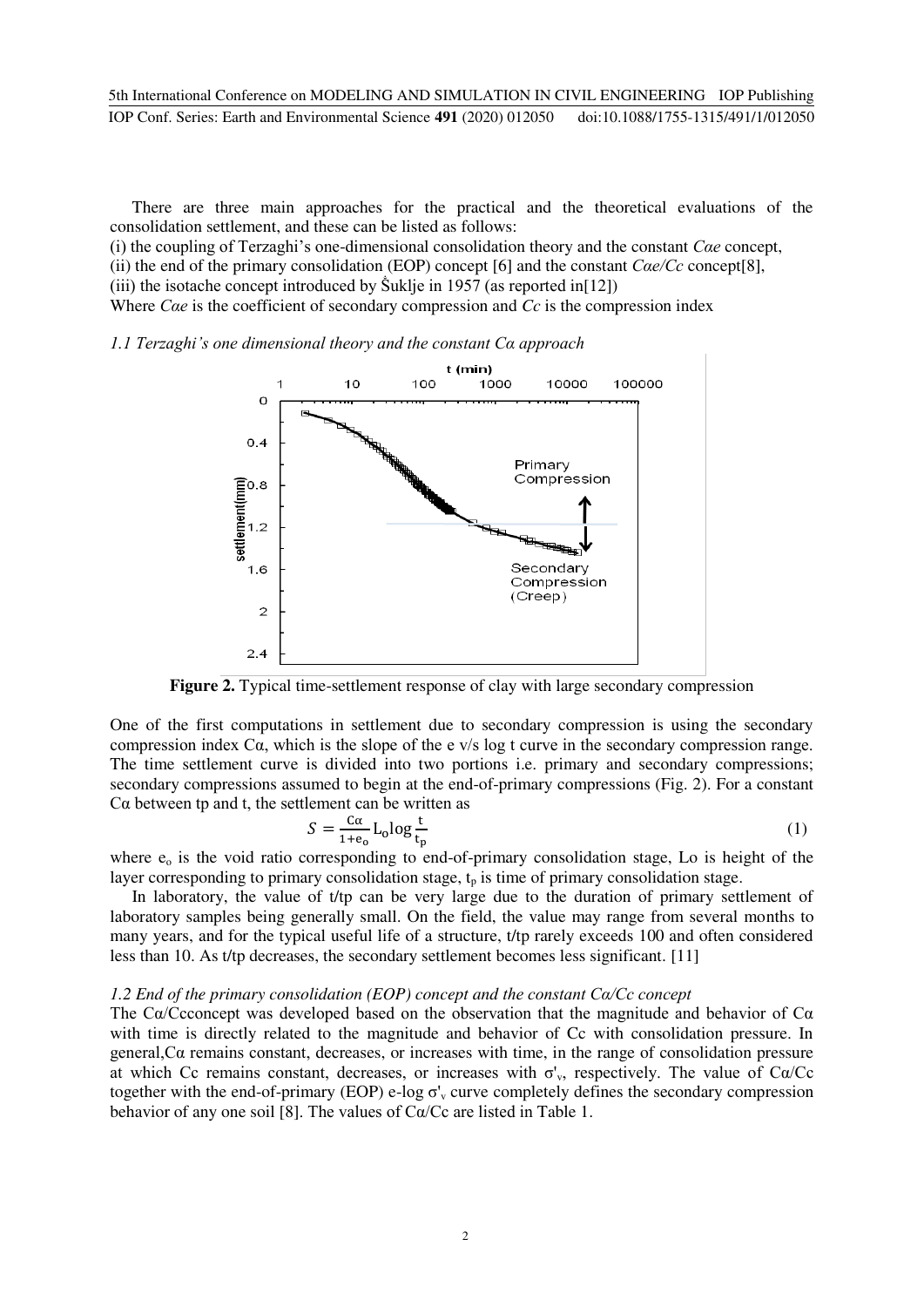| <b>Table 1</b> Values of $C\alpha/Cc$ for Geotechnical materials [11] |                 |  |  |  |
|-----------------------------------------------------------------------|-----------------|--|--|--|
| <b>Material</b>                                                       | Ca/Cc           |  |  |  |
| Granular soils including rockfill                                     | $0.02 \pm 0.01$ |  |  |  |
| Shale and mudstone                                                    | $0.03 \pm 0.01$ |  |  |  |
| Inorganic clays and silts                                             | $0.04 \pm 0.01$ |  |  |  |
| Organic clays and silts                                               | $0.05 \pm 0.01$ |  |  |  |
| Peat and muskeg                                                       | $0.06 \pm 0.01$ |  |  |  |

The value of  $Ca$  in the early stages of secondary compression from tp to 10 tp is computed from C $\alpha$ /Cc together with Cc from the EOP e v/s log  $\sigma_v$  curve (Fig. 3). Thus equation of settlement during secondary compression can be written as

$$
S = \frac{c\alpha_{\text{/c}c} \times c\epsilon}{1 + \epsilon_0} L_0 \log \frac{t}{t_p} \tag{2}
$$

The (C $\alpha$ ,Cc) data pairs should be plotted in a C $\alpha$  versus Cc diagram. The slope of the best fit line through the origin defines Cα/Cc. Cα increases, remains constant, and decreases with time at the first, second, and third consolidation pressures, respectively. Therefore, in the range of consolidation pressure at which Cc changes rapidly, care must be exercised in selecting the corresponding values of  $Ca$  and Cc. This is especially true for highly structured clays near the preconsolidation pressure where Cc abruptly increases from the recompression to the compression range and  $Ca$  increases with time.



**Figure 3.** Ca and Cc corresponding to any instant (e,  $\sigma_v$  t) during secondary compression [8]

#### *1.3 Hypothesis A and B*

An important question was raised in the 1970s about the appearance of secondary compression or creep in soils, whether creep acts as a separate phenomenon until all the excess pore pressures are dissipated during primary consolidation.If it does, then for a given effective vertical stress increment the end-of-primary (EOP) vertical strain depends upon the duration of primary consolidation, and hence on the thickness of the consolidating soil layer. Such a consideration led to the realisation of two possible extreme effects of sample thickness, which are summarised in Fig. 4 in terms of hypotheses A and B. In hypothesis A, the strain at EOP is assumed to be independent of the consolidation period, whereas hypothesis B predicts an increasing EOP strain with increasing consolidation period or increasing sample thickness.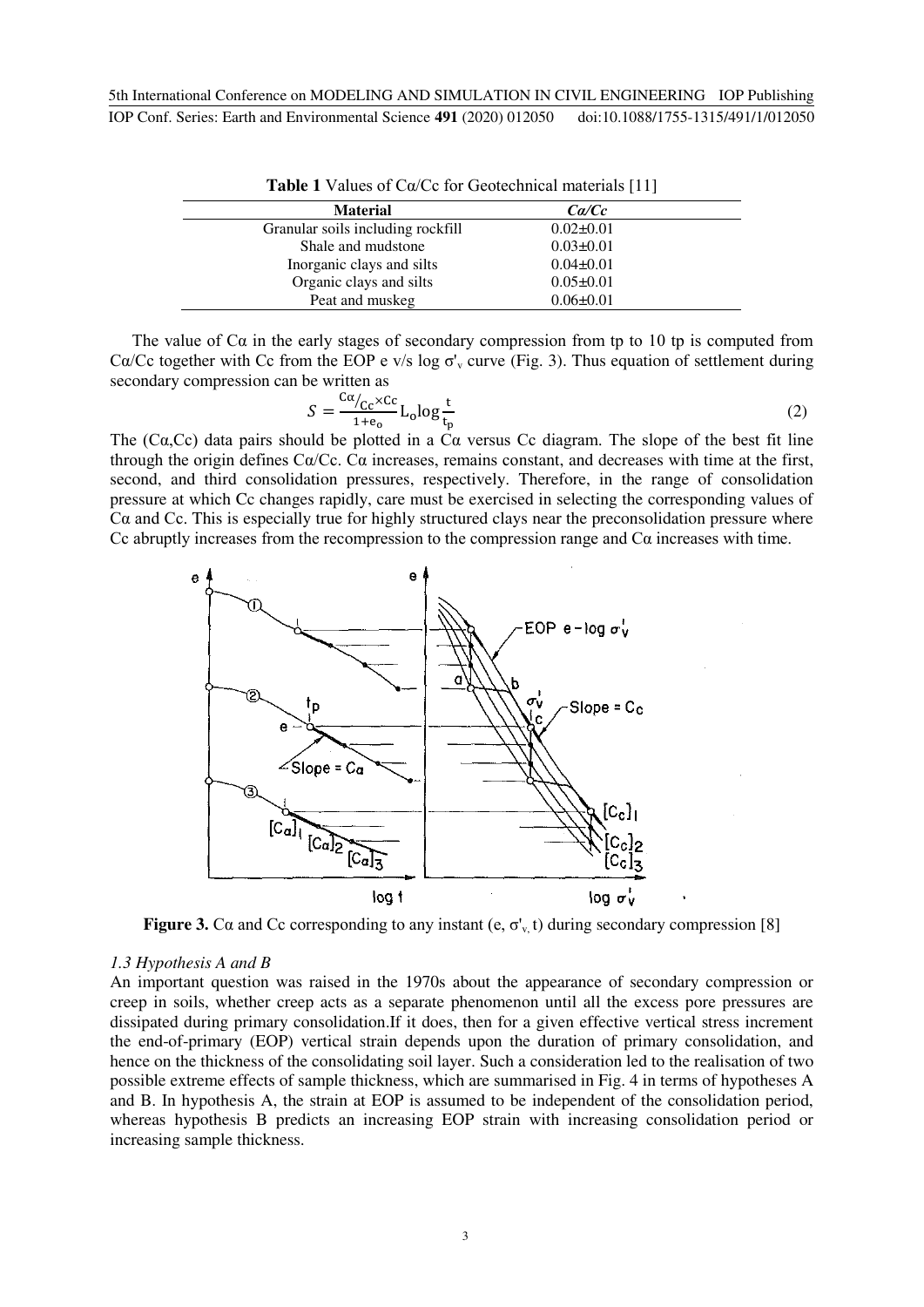

**Figure 4** a) Effect of sample thickness according to creep hypothesis A and B b) Illustration of isotache concept [3]

A possible implication of the two creep hypotheses in terms of effective stress–void ratio (strain) is stated as follows. Hypothesis A predicts that the relationship between EOP void ratio (strain) and effective stress is the same for both laboratory and field conditions. This means that the EOP preconsolidation stress is identical for laboratory specimens and in the in situ condition. Hypothesis B yields a relationship between an in situ EOP strain and effective stress that is different from the corresponding laboratory curve, such that the in situ EOP preconsolidation stress is lower than that determined from an EOP laboratory test. Since 1977, this concern has continued to be a topic of active discussion among researchers, and remains an issue that needs to be resolved. A summary of some of the discussions can be found in [5] and [7].

Early work by researchers studying creep ([9],[2], [4],[10]) assumed that the creep rate was given by the current effective stress and the current void ratio (strain). In other words, any combination of void ratio (strain), effective stress and rate of change of void ratio (strain rate) is considered to be unique throughout the primary and secondary consolidation phases. These formulations can be classified as isotache models, and imply hypothesis B.

#### *1.4 The Isotache Concept (Equivalent time lines)*

The isotache concept was first proposed by Suklje [9], which professed a unique relationship between the strains and the consolidation pressure corresponding to the strain rate in association with viscosity. Strain rate effect is a key parameter here. This approach states that the rate of change of void ratio is given by the prevailing void ratio and effective stress. The concept of isotaches can be explained using the sketch shown in Fig. 4b. The series of parallel broken lines in the figure are creep isotaches. Each creep isotache corresponds to a constant void ratio rate,  $\dot{e}_{j+n}$ . This means that any combination of void ratio, vertical effective stress and rate of change of void ratio is unique, and this remains valid during the entire soil compression process (primaryand secondary consolidation phases). For instance, consider a soil element close to a draining boundary. Point Ais assumed to bethe initial state of this soil element. A vertical total stress increment,  $\Delta \sigma_{v}$ , is then applied and left to creep for some time. The path followed is represented by the solid line ABCDE. This path is dependent on the distance of the soil element from the drainage boundary, as the effective stress rate and strain rate are governed by the consolidation process. Depending on the duration of the applied effective stress, the final state of the soil element can be B, C, D or E.

Watabe et al. [12] proposed a simplified method with the isotache concept using a reference compression curve and a function of the strain-rate dependency of the consolidation yield stress (preconsolidation pressure) obtained from both constant rate of strain one-dimensional consolidation (CRS) tests and long-term consolidation (LT) tests under a constant applied stress. The isotache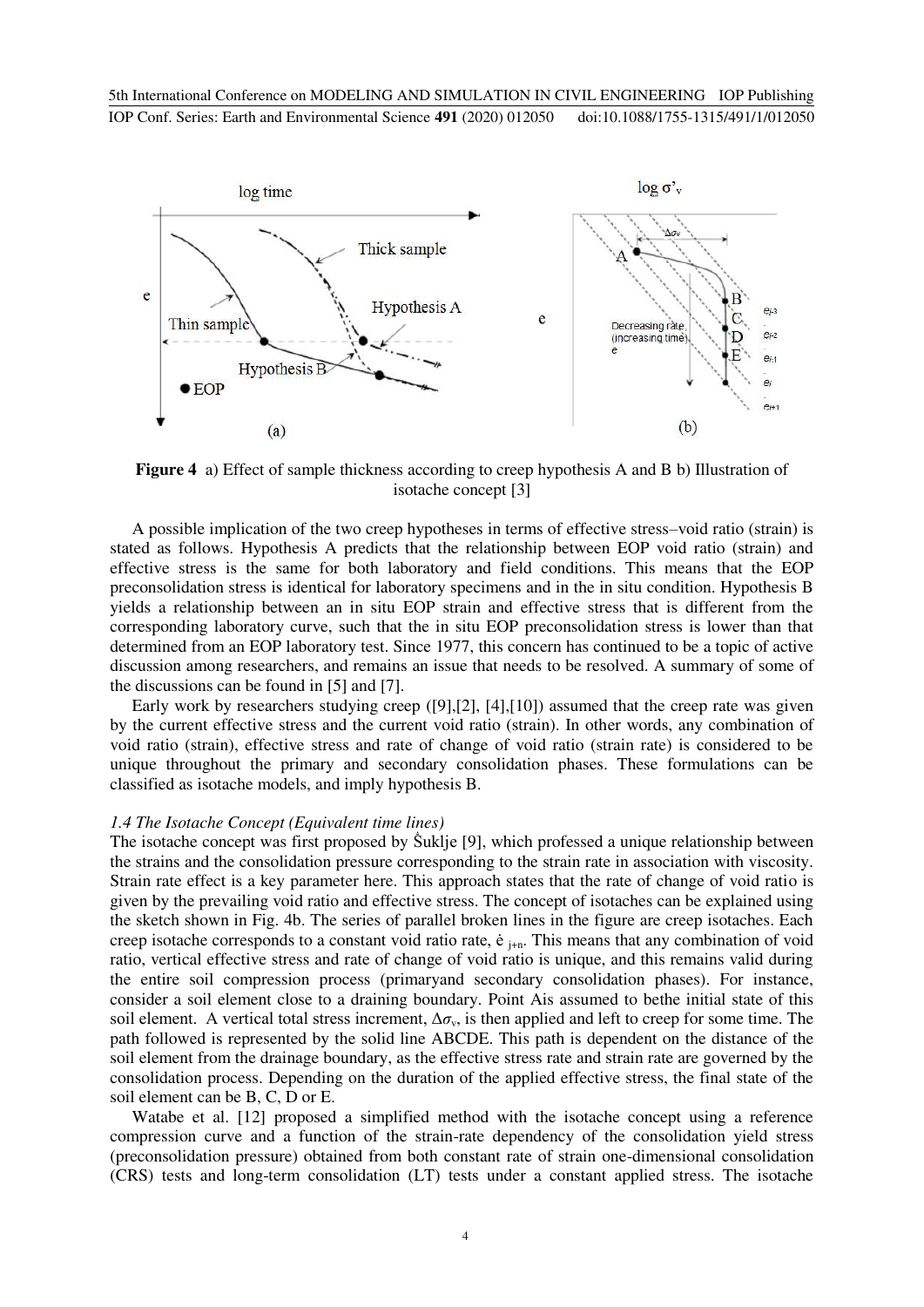parameters used in this method was commonly determined for the Osaka Bay clays retrieved from various depths upto 300m below the seabed at the Kansai International Airport. This method was useful, as it was not necessary to determine the parameters at each depth.

### **2. Modelling the time dependent stress-strain characteristics of soils**

The equivalent time concept was used to derive a 1 D elastic viscoplastic (EVP) model. It is generalized into a 3D EVP model based on modified cam clay and viscoplasticity[19] The four fundamental concepts used in the EVP model under 1D straining are i) equivalent timeline,  $t_e$  ii) Instant time line ( $\kappa$  line) iii) reference timeline ( $\lambda$  line) iv) limit timeline



**Figure 5.** Illustration of equivalent timeline, instant time line, reference time line and limit time line [19]

(i) *Equivalent times.* The equivalent time *t,* is defined as the time needed to creep from a reference time line to the current value of  $\varepsilon_{vm}$ , and  $p_m$ ' under constant effective stress. In the normally consolidated range of multistage loading tests with constant load increment ratio and constant load durations, equivalent times are usually close to the duration of the increments. However, in the overconsolidated range, equivalent times and load durations may be quite different, depending on the overconsolidation ratio. An equivalent time is related to a unique creep rate, with larger equivalent times being associated with smaller creep rates  $\varepsilon_{vm}$ . The relationship  $\varepsilon_{vm}$  -  $p_m$ <sup>2</sup>-t (or  $\varepsilon_{vm}$  -  $p_m$ <sup>2</sup>- $\varepsilon$ <sup>3</sup> <sub>vm</sub>) is unique and independent of loading history

(ii) *Instant time line (κ line).* The instant timeline is used to define the instantaneous volume strain at any point above or below the limit timeline in Fig. 5. The volume strain on the instant timeline can be expressed as

$$
\varepsilon_{vm}^e = \varepsilon_{vmo}^e + \frac{K}{V} \ln(\frac{p_m}{p_u})
$$
\n(3)

where  $p_u$ ' is a unit–reference mean stress,  $p_m$ ' is the mean effective stress under isotropic stressing,  $\varepsilon^{e}$ <sub>vmo</sub>= volume strain at  $p_m' = p_u'$ ,  $V=1+e_o$  is the specific volume,  $\kappa/V$  is a material parameter used in the same way as in modified cam clay model. The instant timeline is actually a set of lines with a slope of  $\kappa$  /*V* in the  $p_m$  ' –  $\varepsilon_{vm}$  plane. For example, if a soil in a state at point *i* in Fig. 5is loaded to  $p'_{m,i+1}$ , the state of the soil will first instantly move from  $i$  to  $(i + 1)$ " along an instant timeline (the same slope as that of the  $\kappa$  line), and then it will experience creep, i.e., delayed deformation from  $(i + 1)$ " to  $(i + 1)$ .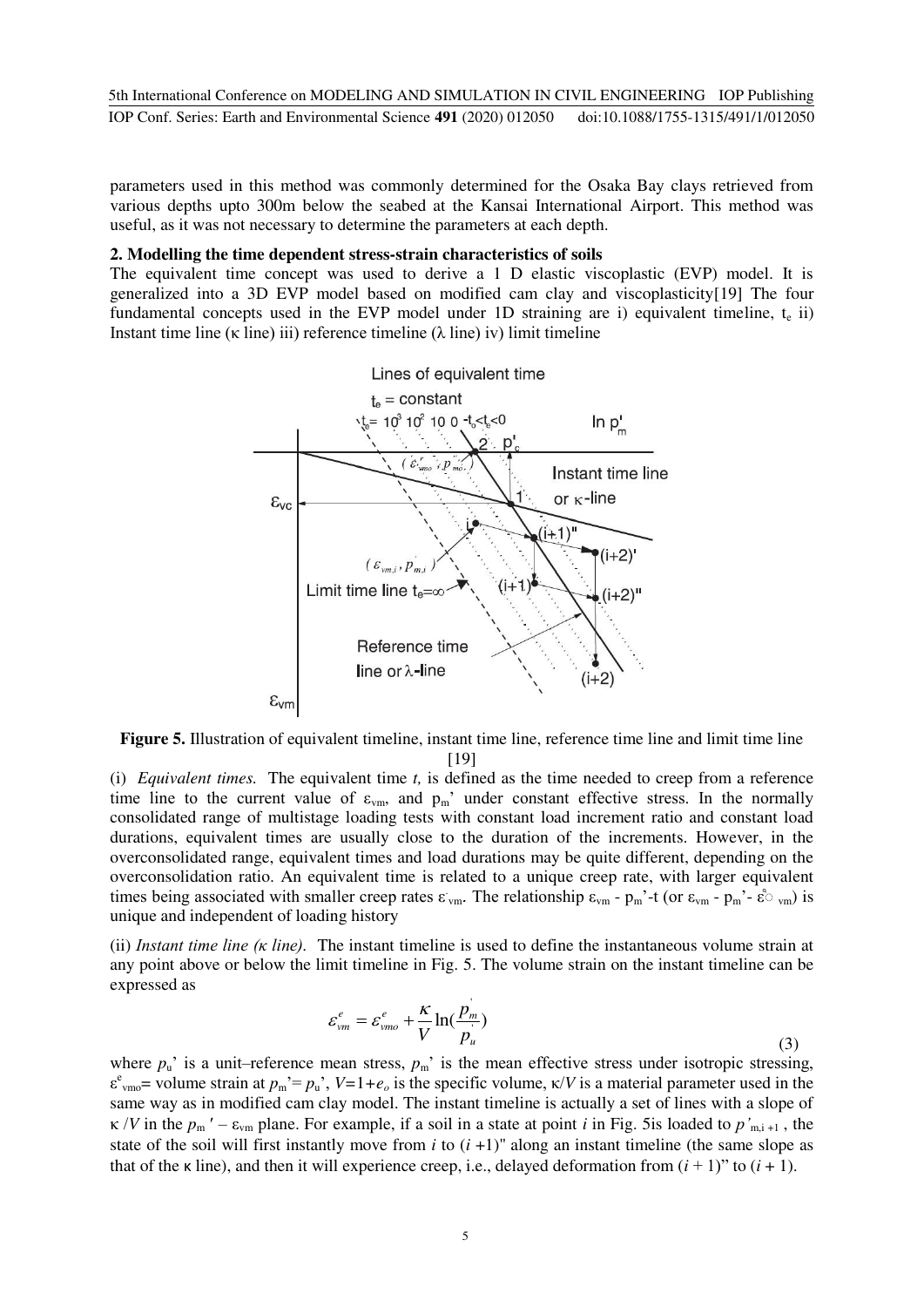(iii) *Reference timeline (or λ line).* The reference timeline is written as

$$
\varepsilon_{vm}^r = \varepsilon_{vmo}^r + \frac{\lambda}{V} \ln(\frac{p_m^r}{p_{mo}^r})
$$
\n(4)

where  $\varepsilon_{\text{vmo}}^{\text{r}}$  is the strain at mean effective stress  $p_{\text{m}}' = p_{\text{mo}}'$ ; and  $\varepsilon_{\text{vmo}}^{\text{r}}$ ,  $\lambda$  /*V*, and  $p_{\text{mo}}'$  are three parameters. The term  $\lambda$  /*V* is similar to that used in the modified Cam-Clay model for defining the elastic–plastic line for isotropically consolidated specimens in a normally consolidated stress range. It has been shown by Yin and Graham [15] that if the viscous nature is ignored, the reference timeline in eq. [4] expresses the elastic–plastic compression line as in the modified Cam-Clay model. The two parameters  $\varepsilon_{\text{vmo}}^r$  and  $p_{\text{mo}}^r$  determine a point which the  $\lambda$  line passes through, i.e., they are used to fix the  $\lambda$  line. The  $\lambda$  line corresponds to zero equivalent time, and hence provides a reference for counting equivalent time *t*e, which is discussed later in this section. As shown in Fig. 5, *t*e is negative above the λ line and positive below the λ line. Once the reference timeline is determined, a unique relation of *p*m ′ –εvm–*t*e is then established.

(iv) *Limit time line*. The logarithmic function has been commonly used to fit the creep strain  $\varepsilon^{\text{vp}}$ <sub>vm</sub> versus time or secondary compression versus time. [17] proposed a nonlinear creep function with a limit and found that this function can fit creep test data well. The nonlinear creep function is expressed as

$$
\varepsilon_{vm}^{vp} = \frac{\psi}{V} \ln \left( \frac{t_o + t_e}{t_o} \right) \tag{5}
$$

where

$$
\frac{\psi}{V} = \frac{\frac{\psi_o}{V}}{1 + \frac{\psi_o}{V \varepsilon_{vml}^{vp}} \ln \frac{t_o + t_e}{t_o}}
$$
(6)

 $\psi$  /*V*,  $t_0$ , and  $\varepsilon^{\text{vp}}$ <sub>vml</sub> are three constant parameters. If considering ln[(*t*0 + *t*e)/*t*0] together as a variable, eq. [5] is in fact a hyperbolic function. A hyperbolic function using time *t* (or *t*e) directly cannot provide a good fit to the creep data. In eq. [6], if  $\varepsilon^{\text{vp}}$ <sub>vml</sub> = $\infty$   $\Box$ , the parameter  $\psi/V = \psi \circ /V$ . Consequently, eq. [6] would be reduced to the commonly used logarithmic function. From eq. [6], it is also found that when  $te = \infty$ ,  $\varepsilon^{vp}$ <sub>vm</sub> =  $\varepsilon^{vp}$ <sub>vml</sub>. This implies that there is a limit for the viscoplastic (creep) volume strain.

### **3. Development of the 3d elastic visco-plastic (evp) model**

Bjerrum [2] was the first to suggest that strains in an oedometer can be decomposed into instant and delayed strains. This concept has been widely accepted in both isotropic and general 3D stress states. Consequently the total strain rates are the sum of elastic strain rates and viscoplastic strain rates.

$$
\vec{\varepsilon}_y = \vec{\varepsilon}_y^* + \vec{\varepsilon}_y^*
$$
 (7)

where subindices  $I = 1, 2, 3$  and  $j = 1, 2, 3$ ; and the overdots indicate the rate of a variable For the 1D oedometer condition, the composition of eq. [7] is simplified as

$$
\mathcal{E}_{z} = \mathcal{E}_{z}^{*} + \mathcal{E}_{z}^{*} \tag{8}
$$

Here, the instant strains are assumed to be elastic, time-independent, and recoverable, but thedelayed strains are viscoplastic, time-dependent, and irrecoverable. This model is related to the classic Maxwell's linear rheological model.Yin and Graham [14,15] devised the constitutive equation of a 1D EVP model using the equivalent time concepts.

$$
\varepsilon_z^{\dagger} = \frac{\kappa}{V} \frac{\sigma_z^{\dagger}}{\sigma_z} + \frac{\psi}{V t_0} \exp\left[ -(\varepsilon_z - \varepsilon_z) \frac{V}{\psi} \right] \left[ \frac{\sigma_z^{\dagger}}{\sigma_{z'}} \right]^{\frac{\lambda}{\psi}}
$$
(9)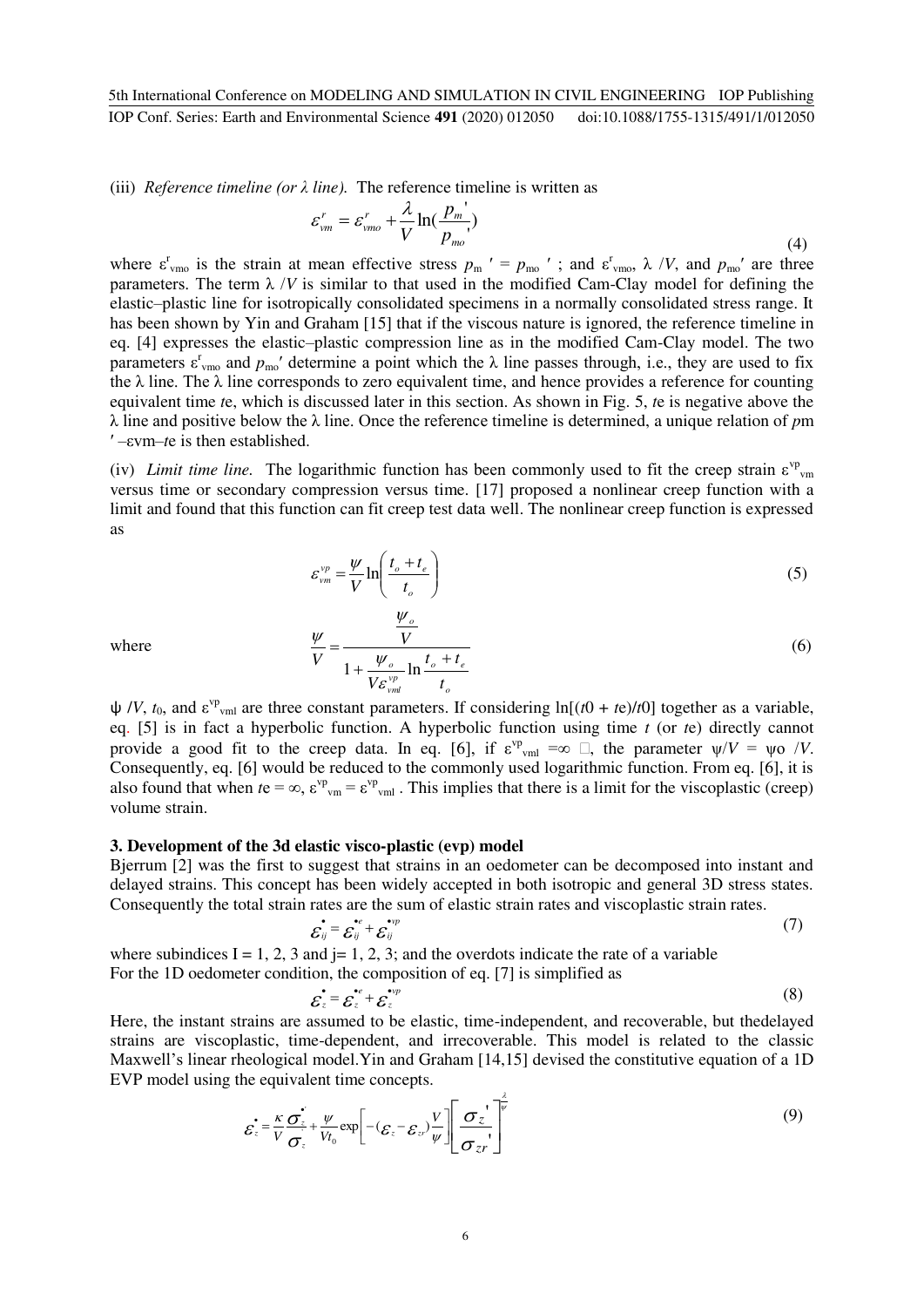where  $\sigma_z'$  and  $\sigma_z'$  are vertical effective stress rate and stress;  $\kappa / V = a$  constant related to elastic compression; and  $\lambda V = a$  constant related to the reference time line. The variables  $\sigma'_{zr}$  and  $\varepsilon_{zr}$  are defined as points where the reference time line passes;  $\psi$  /V and  $t_0$  (in units of time) are two constants related to the creep of the soil.The elastic strain rate and viscoplastic strain rate is given as follows

$$
\varepsilon_z^* = \frac{\kappa}{V} \frac{\sigma_z^*}{\sigma_z}
$$
 (10)

$$
\varepsilon_z^{w} = \frac{\psi}{V t_0} \exp\left[ -(\varepsilon_z - \varepsilon_z) \frac{V}{\psi} \right] \left[ \frac{\sigma_z}{\sigma_{z'}} \right]^{\frac{2}{\psi}} \tag{11}
$$

It can be observed from eq. [11] that the viscoplastic strain rate (the creep-strain rate) is a function of the stress–strain state (σz′, εz), and how this stress-strain rate is reached is not a matter of concern. The classic Maxwell's rheological model is expressed as

$$
\varepsilon_z = \frac{\sigma_z^2}{E} + \frac{\sigma_z}{\eta}
$$
 (12)

where  $E =$  elastic modulus and  $\eta =$  viscous constant. Maxwell's rheological model that is derived from a series connection of a linear spring and a linear dashpot divides total strain rate into elastic strain rate and a viscoplastic strain rate. As the strains due to the dashpot are not recoverable, Maxwell's rheological model is not a viscoelastic model but a linear elastic and linear viscoplastic model. On comparison with Yin and Graham's 1D EVP, it can be considered to be an extension of the classic Maxwell's linear rheological model [18].

Yin and Graham [17] derived a 3D EVP model using the separation of elastic and creep strains and the modified Cam–Clay model:

$$
\mathcal{E}_{ij} = \mathcal{E}_{ij}^{e} + \mathcal{E}_{ij}^{v} \tag{13}
$$

$$
\dot{\mathbf{\mathcal{E}}}_{ij} = \frac{1}{2G} \mathbf{S}_{ij}^{\bullet} + \frac{\kappa}{3V} \frac{p^{\bullet}}{p^{\prime}} \delta_{ij} + \frac{\psi}{Vt_o} \exp\left[ (\mathbf{\mathcal{E}}_{vmo}^{r} + \frac{\lambda}{V} \ln \frac{p_m^{\prime}}{p_{mo}^{\prime}} - \varepsilon_{vm}) \frac{V}{\psi} \right] \frac{1}{(2p^{\prime} - pm)} \frac{\partial F}{\partial \sigma_{ij}^{\prime}} \tag{14}
$$

 $\overline{a}$ Where  $\sigma'_{ij}$  = effective stress; the mean effective stress p' is defined as  $p' = \sigma'_{kk}/3$ ;  $s_{ij}$  = deviator stress rate; the deviator stress  $s_{ij}$  is defined as  $s_{ij} = \sigma'_{ij} - \delta_{ij} \sigma'_{kk}/3$ , where  $\delta_{ij} = 0$  if  $i \neq j$ ,  $\delta ij = 1$  if  $i = j$ ;  $G =$  elastic shear modulus; and  $\kappa/V$  (V is specific volume),  $\psi/V$ , to,  $\lambda/V$ , pm' o, and  $\varepsilon_{\text{vm0}}^r$  are model parameters. The F in previous equation is a function describing the viscoplastic flow surface [17]

$$
F = p'^2 + \frac{q^2}{M^2} - p' p_m' = 0 \tag{15}
$$

where  $M =$  slope of the critical state strength envelope in the plane, and  $q =$  generalized deviator stress  $\sqrt{(3/2)}$ sij, pm' is the mean effective stress at which the flow surface intercepts the p'axis in the q − p' plane. The index m represents the mean stress or volume strain under isotropic stressing conditions, that is,  $p' = pm'$  with  $q = 0$ .

## **4. A simplified method to calculate consolidation settlement of a clayey soil with creep**

Ying and Feng [20] devised a simplified method based on hypothesis B by spreadsheet calculation for the consolidation settlement of a single layer of clayey soil with creep. The total consolidation settlement is given by the equation

$$
S_{total} = S_{primary} + S_{creep}
$$
\n
$$
(16)
$$

$$
S_{primary} = U_V S_f \tag{17}
$$

$$
S_{creep} = \alpha S_{creepf} + (1 - \alpha) S_{secondary}
$$
\n(18)

$$
S_{creepf} = \frac{c_{\alpha e}}{1 + e_0} \log \frac{(t_0 + t_e)}{t_0} \tag{19}
$$

$$
S_{secondary} = \frac{c_{ae}}{1 + e_0} \log \frac{t}{t_{Eopfield}}
$$
 (20)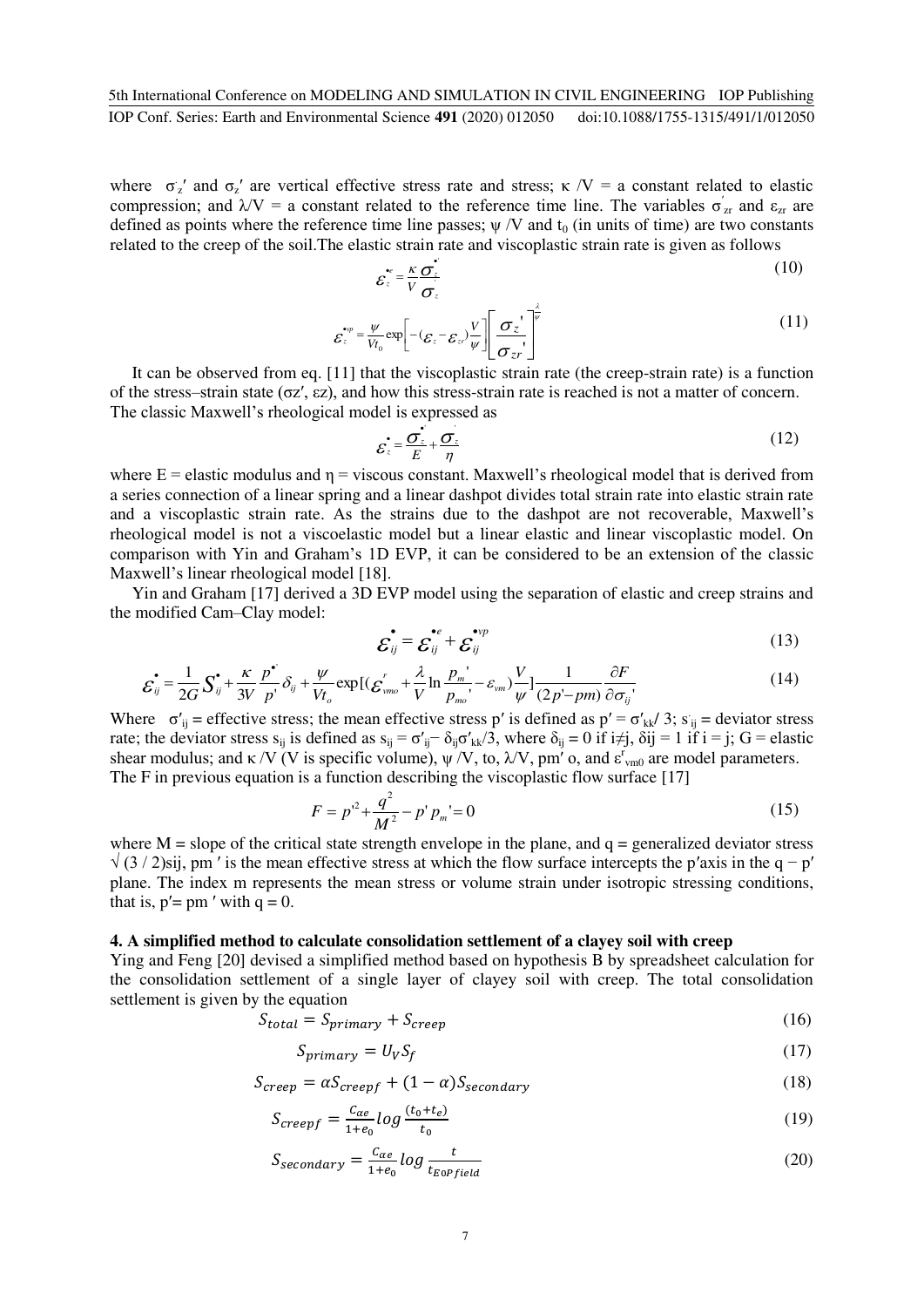where  $\alpha$  is the parameter to reasonably consider the creep compression coupled with consolidation; *S*<sub>creep,f</sub> is the creep settlement under the final effective vertical stress without excess porewater pressure coupling,  $S_{\text{secondary}}$  is the same as that in eq. [20]. The value of  $\alpha$  varies between 0 and 1. When  $\alpha=0$ , the equation follows Hypothesis A method. By introducing  $α$  value, secondary compressions are assumed to occur along with primary consolidation settlements. Ying and Feng [20] determined a suitable value of  $\alpha$  by comparing the settlements calculated using eqn.16 with settlements from finite element model simulations.

The new simplified Hypothesis B method in eq. [16] with a suitable value of  $\alpha$  takes a more accurate approach to calculate the creep settlement during and after primary consolidation. With a value of  $\alpha=0.8$ , the settlements calculated using the simplified hypothesis B are closer to the settlements from a fully coupled consolidation modeling. This value has been verified for three Hongkong marine clays and test results from Berre and Iversen [1]

#### **5. Compressibility studies on Cochin marine clay and Kuttanad clay**

Secondary compression studies have not been much studied on Indian clays. The marine clays of India like Bombay marine clay, Cochin marine clay, Kuttanad clay are well known for post-constructional settlements. This section presents some compressibility studies done on Cochin marine clay- CMC (Vallarpadam) and Kuttanad clay (Pulinkunnu). The secondary compression characteristics are determined and compared in the undisturbed and remoulded states for CMC. The compression curves obtained for Cochin marine clay in undisturbed, remoulded, slurry conditions are shown in Fig. 6. The time period of each load was either 24 hours or end-of-primary compression. The samples showed much variation in their initial void ratios. The presence of non-uniform sand seams in these samples could be a reason. The  $c_v$  (Coefficient of consolidation) values range from  $10^{-4}$  to  $10^{-3}$  cm<sup>2</sup>/s. The compression index value ranges between 0.8 to 1.4. The coefficient of secondary compression values are provided in Table 2. The  $c_a/c_c$  values lie in the range of 0.003 to 0.046 that are characteristic of organic clays.



**Figure 6.** Compression curves for Cochin marine clay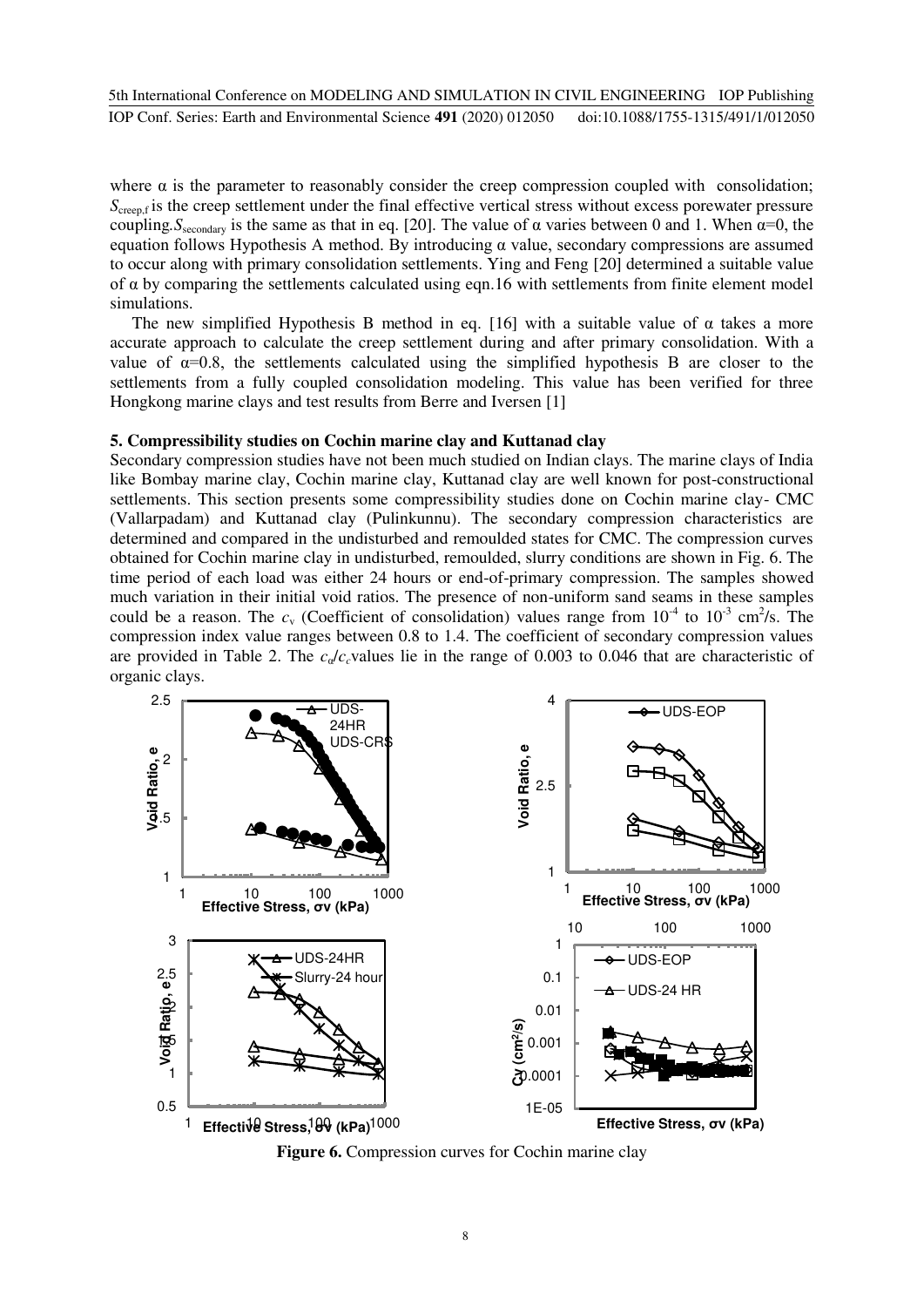|               | Cc     | Cr     | Cc/Cr |          | UDS(24 hr) |          |          | Remoulded(24 hr) |                |
|---------------|--------|--------|-------|----------|------------|----------|----------|------------------|----------------|
| <b>EOP</b>    | 1.3804 | 0.2752 | 5.01  | Pressure | $C\alpha$  | Ca/Cc    | Pressure | $C\alpha$        | $C\alpha$ / Cc |
| UDS(24 hr)    | 0.8061 | 0.1152 | 6.997 | 25       | 0.00023    | 0.000303 | 25       | 0.004            | 0.003546       |
|               |        |        |       | 50       | 0.0076     | 0.01     | 50       | 0.023            | 0.02039        |
| Remoulded     | 1.128  | 0.2554 | 4.417 | 100      | 0.012206   | 0.016061 | 100      | 0.044678         | 0.039608       |
| UDS(CRS)      | 1.0769 | 0.1278 | 8.425 | 200      | 0.033163   | 0.043636 | 200      | 0.048593         | 0.043079       |
|               |        |        |       | 400      | 0.032242   | 0.042424 | 400      | 0.036157         | 0.032054       |
| Slurry(24 hr) | 0.8982 | 0.0921 | 9.752 | 800      | 0.020727   | 0.027273 | 800      | 0.039151         | 0.034708       |

**Table 2.** Compression characteristics of Cochin Marine Clay

The compression curves for Kuttanad clay are provided in Fig. 7. Slurry samples were consolidated for various time periods for each pressure. The consecutive loads in each test were added at end-ofprimary consolidation, 24 hours and 10 day time period, respectively. With increasing time of loading period, the compression under each load is more, even though the starting void ratio is the same. This indicates the secondary compression behaviour. Samples were also air dried and oven dried and then remixed to slurry form. The compression curves of these samples are also plotted in the same figure

The compression characteristics are shown in Table 2. The  $c_{\alpha}/c_c$  values range from 0.02 to 0.06. These fall in the category of soils with high secondary compression. The  $c_c$  values range between 1.1-1.4.



**Figure 7.** Compression curves for Kuttanad clay in different conditions

|                       |      | <b>Table 3.</b> Complession characteristics of ixattanad clay with unicicity three period of ioading |                   |
|-----------------------|------|------------------------------------------------------------------------------------------------------|-------------------|
|                       | EOP  | 24 HOUR                                                                                              | <b>10 DAY</b>     |
| $c_c$                 | l.22 | 1.34                                                                                                 | 1.13              |
| $c_r$                 | 0.21 | 0.18                                                                                                 | 0.18              |
| $c_{\rm c}/c_{\rm r}$ | 5.9  | 7.3                                                                                                  | 6.76              |
| $c_a$                 | -    | 0.0281-0.0702                                                                                        | 0.034-0.0451      |
| $c_a/c_c$             | ۰    | 0.0181-0.0596                                                                                        | $0.0321 - 0.0416$ |

**Table 3.** Compression characteristics of Kuttanad clay with different time period of loading

# **6. Summary and conclusions**

With increasing infrastructure developments on problematic soils especially soft clays, the need to estimate consolidation settlements (mainly post construction settlements) accurately is a necessity. Secondary (or creep) settlements calculations have evolved through Hypothesis A and B; the former assumes secondary compression to begin after end-of-primary consolidation while the latter assumes it occurs along with primary consolidation. While the parameters  $C\alpha$  and  $C\alpha/Cc$  are useful in indicating the nature of creep a material can exhibit, it may not accurately estimate the secondary consolidation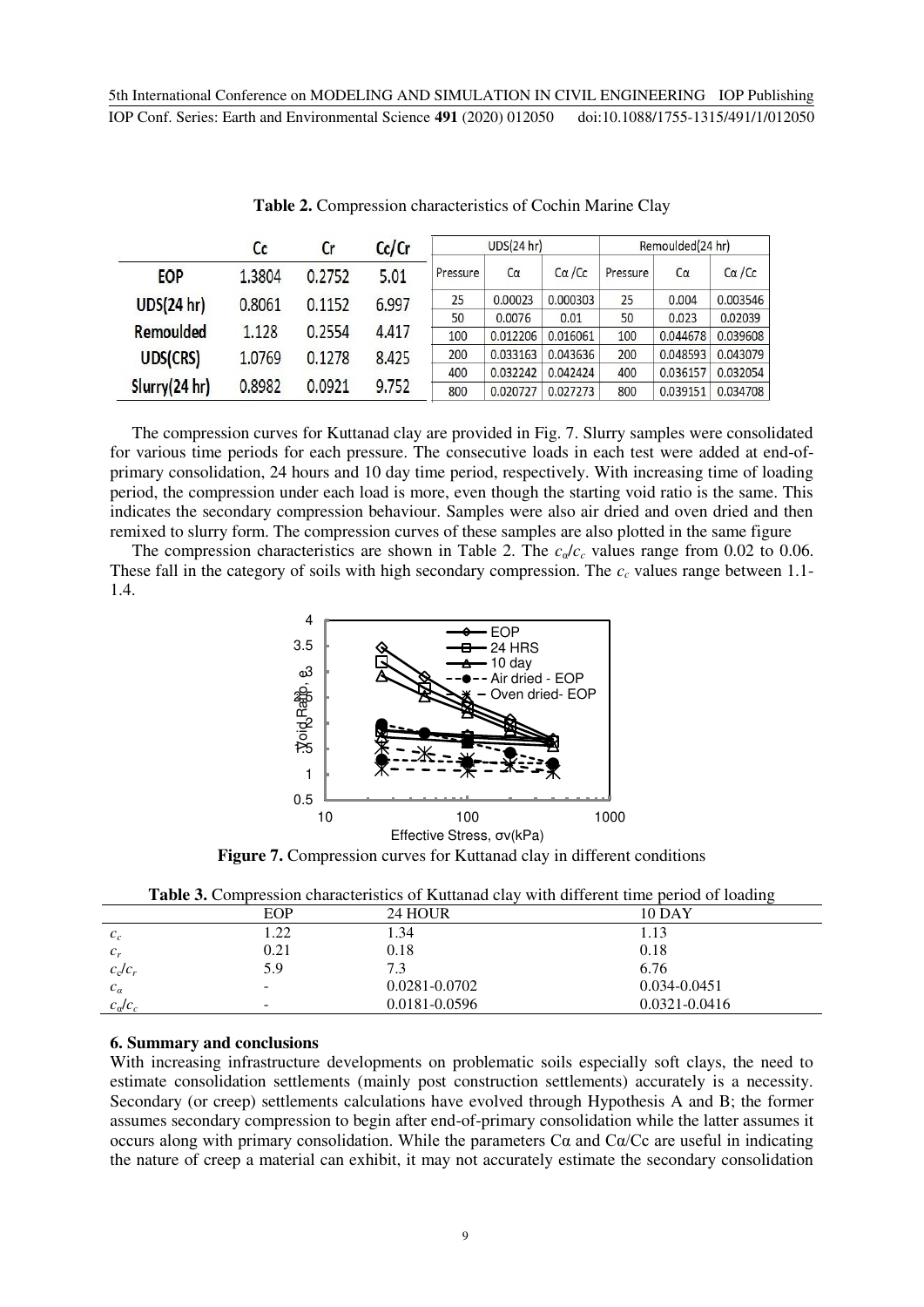settlements. The isotache approach, which is now a widely discussed topic in academia, has potential to closely represent the secondary compression behavior of soft clays by elastic viscoplastic modeling. With reference to Indian soils, Cochin marine clay and Kuttanad clay are soils with high secondary compression characteristics. The application of the isotache approach is deemed useful for these soils.

# **References**

- [1] Berre, T., and Iversen, K. (1972). Oedometer tests with different specimen heights on a clay exhibiting large secondary compression. *Geotechnique*, **22**(1): 53– 70. doi:10.1680/geot.1972.22.1.53.
- [2] Bjerrum, L. (1967). Engineering geology of Norwegian normally consolidated marine clays as related to the settlements of buildings. *Géotechnique*, **17**(2): 83–118.
- [3] Degago, S.A., Grimstad, G., Jostad, H.P., Nordal, S., and Olsson, M. (2011). Use and misuse of the isotache concept with respect to creep hypotheses A and B. *Geotechnique*, **61**(10): 897–908. doi:10.1680/geot.9.P.112.
- [4] Janbu, N. (1969). The resistance concept applied to deformations of soils. *Proc*. 7th Int. Conf. Soil Mech. Found. Engng, Mexico City 1, 191–196.
- [5] Leroueil, S. (2006). S`uklje Memorial Lecture: The isotache approach. Where are we 50 years after its development by Professor Sˇuklje? *Proc.* 13th Danube Eur. Conf. Geotech. Engng, Ljubljana 2, 55–88.
- [6] Mesri, G. & Choi, Y. K. (1985). The uniqueness of the end-of primary (EOP) void ratioeffective stress relationship. *Proc.* 11<sup>th</sup> Int. Conf. Soil Mech. Found. Engng, San Francisco 2, 587–590.
- [7] Mesri, G. (2003). Primary and secondary compression. In *Soil behavior and soft ground construction* (eds J. T. Germaine, T. C.Sheahan and R. V. Whitman), Geotechnical Special Publication 119, pp. 122–166. Reston, VA: ASCE.
- [8] Mesri, G and Castro, A (1987) *Cαe/Cc*concept and k0 during secondary compression *J. Geotech. Engrg*., **113**(3): 230-247
- [9] Sˇuklje, L. (1957). The analysis of the consolidation process by the isotaches method. *Proc*. 4th Int. Conf. Soil Mech. Found. Engng, London 1, 200–206.
- [10] Šuklje, L. (1969). *Rheological aspects of soil mechanics*.Wiley, London.
- [11] Terzaghi, K, Peck, R. B. and Mesri, G. (1996) *Soil Mechanics in Engineering Practice*. John Wiley and sons Inc., New York
- [12] Watabe, Y; Udaka, K, Nakatani, Y, Leroueil, S (2012) Long-term consolidation behavior interpreted with isotache concept for worldwide clays. *Soils and Foundations***52**(3):449–464
- [13] Yin, J.-H. (1999). Equivalent time and elastic visco-plastic modeling of geomaterials. Chinese *Journal of Rock Mechanics and Engineering*, Chinese Society of Rock Mechanics and Engineering, **18**(2): 124–128.
- [14] Yin, J.-H., and Graham, J. (1989). Viscous–elastic–plastic modeling of one-dimensional timedependent behaviour of clays. *Canadian Geotechnical Journal*, **26**: 199–209.
- [15] Yin, J.-H., and Graham, J. (1994). Equivalent times and one dimensional elastic visco-plastic modelling of time-dependent stress–strain behaviour of clays. *Canadian Geotechnical Journal*, **31**: 42–52.
- [16] Yin, J.-H., and Graham, J. (1999). Elastic viscoplastic modelling of time-dependent stress– strain behavior of soils. *Canadian Geotechnical Journal*, **36**: 736–745.
- [17] Yin, J.-H. (1999). Non-linear creep of soils in oedometer tests. *Geotechnique*, **49**(5), 699–707.
- [18] Yin, J.-H. (2012). Review of elastic visco-plastic modeling of the time-dependent stress-strain behaviour of soils and its extensions and applications. *Constitutive modelling of geomaterials— Advances and new applications*, Q. Yang, J. M. Zhang, H. Zheng, and Y. P. Yao, eds., Springer, Heidelberg, New York, Dordrecht, London, 149–158.